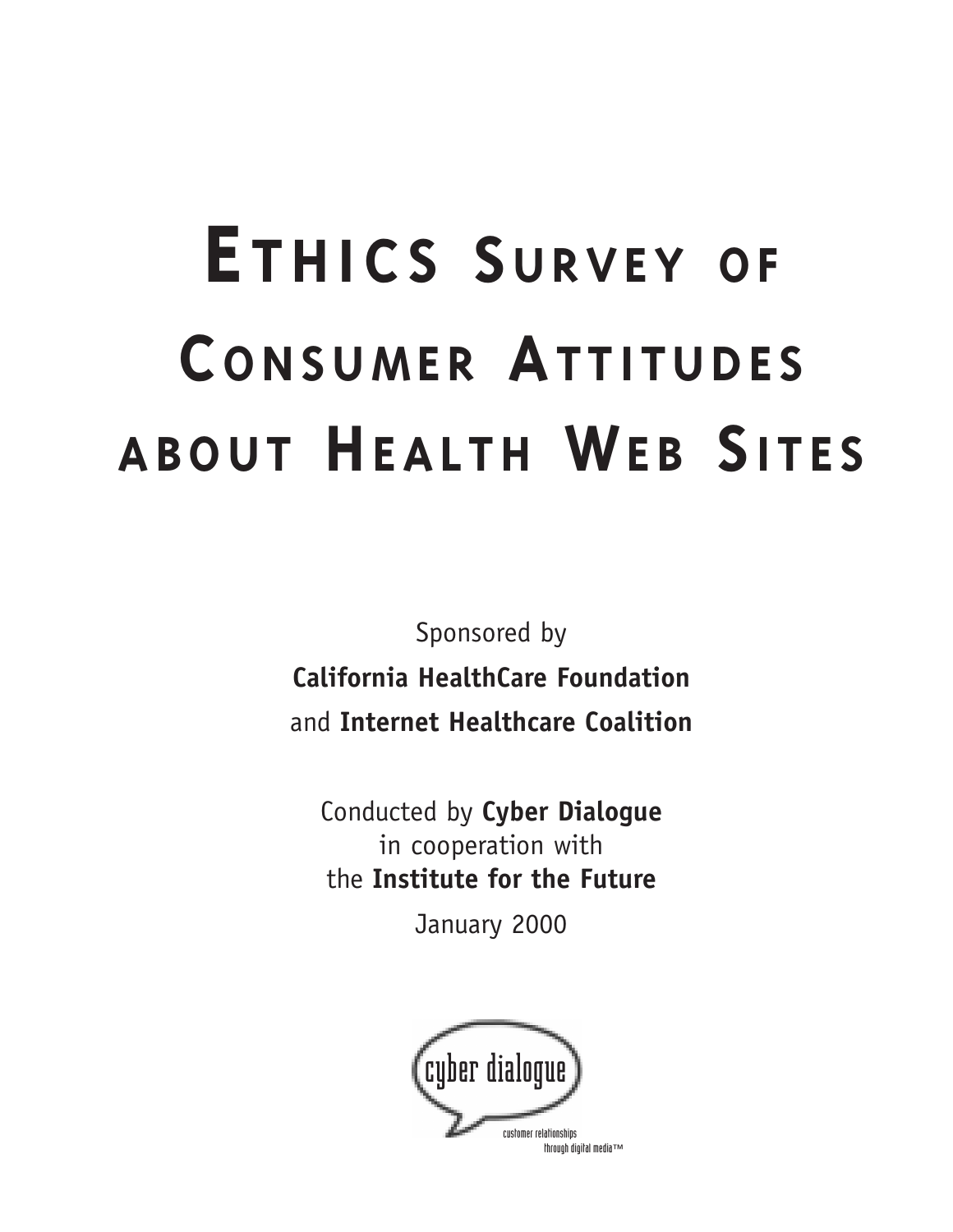# **E THICS SURVEY OF CONSUMER ATTITUDES ABOUT HEALTH WEB SITES**

*Sponsored by the California HealthCare Foundation and the Internet Healthcare Coalition*

Conducted by Cyber Dialogue in cooperation with the Institute for the Future

**1**

# **METHODOLOGY**

The California Health Care Foundation commissioned Cyber Dialogue to conduct a survey to measure U.S. online adults' concerns regarding the ethical conduct of healthcare Web sites and services on the Internet. To meet this objective, Cyber Dialogue surveyed via the Internet a nationally representative sample of 1009 U.S. online adults age 18 or older. The survey was conducted January 10-17, 2000. All respondents are members of Cyber Dialogue's database of online users. Quotas were established to interview 750 respondents who currently seek health and medical information online and 250 who do not. Respondents were sampled and weighted, based on Cyber Dialogue's American Internet User Survey, to reflect nationally known norms for online adults in terms of age, gender, household income, ethnicity, health status, Internet tenure and whether they use the Internet for health or medical information.

# **INTRODUCTION**

Health. Privacy. Technology.

Each topic on its own has played a central role on the national stage for decades, and each maintains its prominence at the start of the new millennium. With the advent of wider access to the Internet, and the growing promise (or, as portions of this white paper may indicate, the growing threat) that the convergence of healthcare information, personal information, and Internet-based collection and distribution of both has wrought, the issue of personal privacy as it relates to health matters has never been more important. The dramatic revolution that has resulted from the array of healthcare-related consumer, connectivity and ecommerce Web sites poses a series of complicated ethical and legal questions — most of which bewilder the consumer, few of which have been addressed adequately by the insti-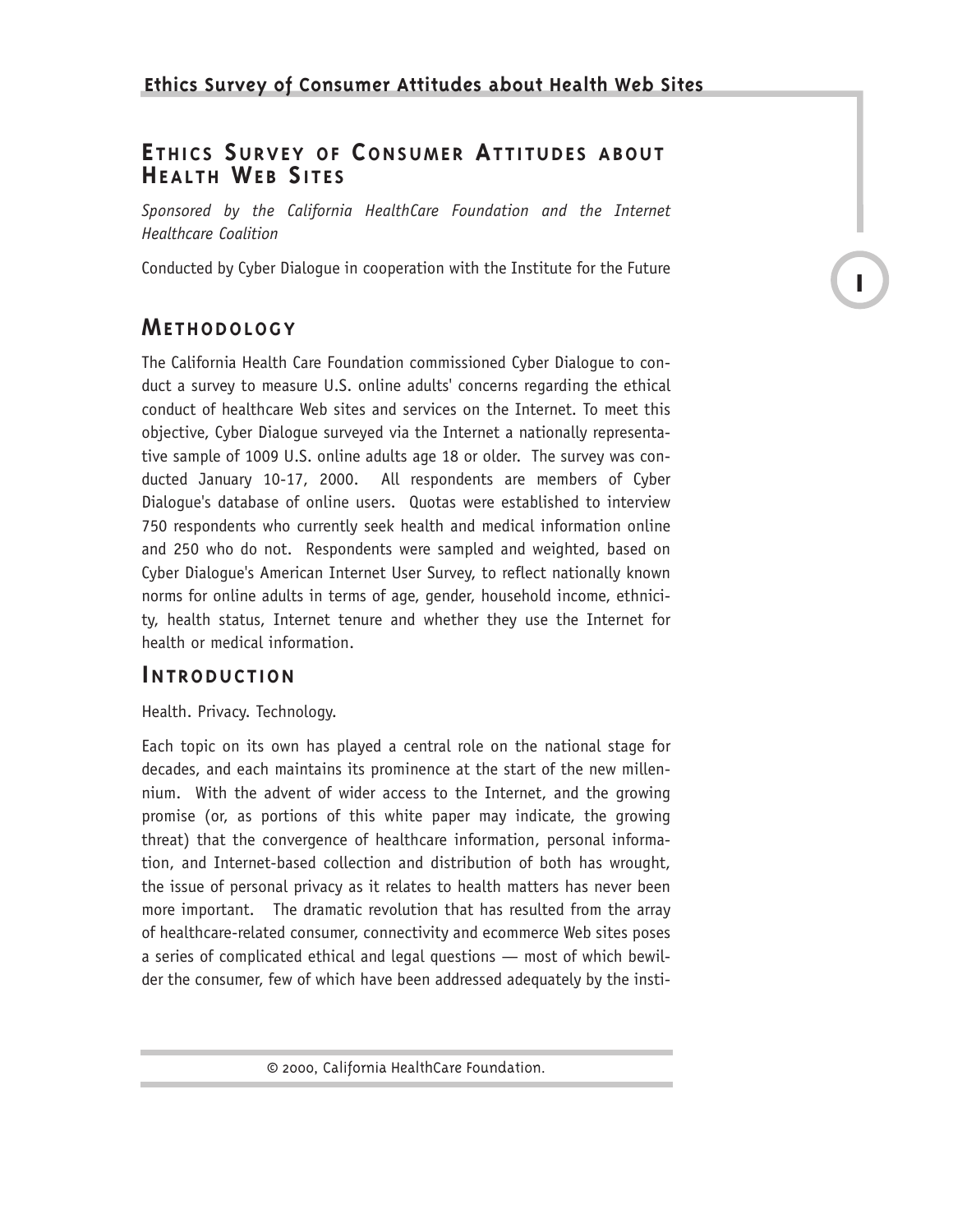# **Ethics Survey of Consumer Attitudes about Health Web Sites**

tutions upon which the consumer depends for security. The data reported in Ethics Survey of Consumer Attitudes about Health Web Sites, collected from

**Table 1: Half of online users are concerned about the potential invasion of privacy of personal health information in the U.S**

|                          | <b>Online Users</b> |
|--------------------------|---------------------|
| 1 (Not At All Concerned) | 16%                 |
| 2                        | 21%                 |
| 3                        | 29%                 |
| 4                        | 23%                 |
| 5 (Very Concerned)       | 28%                 |

*Source: Cyber Dialogue, 2000*

in-depth interviews of over 1,000 Internet users in the United States, point to the urgent need for a thoughtful, thorough and fair discussion of ways to secure individual privacy, foster strong ethical behavior, and harness the incredible power of the Internet to improve the quality of healthcare for all Americans. By necessity, this discussion must include all concerned parties: traditional healthcare organizations (insurance companies, pharmaceutical manufacturers, hospitals, etc.), Internet health players, appropriate regulatory organizations, and, most importantly, the individual consumer. The California HealthCare

Foundation and the Internet Healthcare Coalition have sponsored this groundbreaking study with the intention that it will spur such a discussion at the national level.

# **I. General Concerns About Privacy Permeate Society — The Internet Compounds Many of Those Fears**

Americans using the Internet are concerned about protection of their privacy not only while online, but in their everyday lives and activities. When

> asked to answer "How concerned are you about the potential for invasion of your personal privacy in the U.S. today," on a scale from 1 ("not at all concerned") to 5 ("very concerned"), fully 61% of all respondents placed their level of concern at 4 or 5. Among seekers of health information on the Internet ("health seekers"), that figure rose to 66%.

> Among populations that may perceive themselves as more vulnerable to breach of privacy — online health information seekers over 50, online health information

seekers with household incomes under \$50,000 per year, and online health information seekers of color — the ratio rose 72%, 71%, and 72% for each

© 2000, California HealthCare Foundation.

| Table 2: Internet users are concerned about privacy issues, |  |                         |  |  |
|-------------------------------------------------------------|--|-------------------------|--|--|
|                                                             |  | both online and offline |  |  |

|                                                                                    | Online<br><b>Adults</b> | <b>Online</b><br>Health<br><b>Information</b><br><b>Seekers</b> | Non-Seekers |
|------------------------------------------------------------------------------------|-------------------------|-----------------------------------------------------------------|-------------|
| Concerned/Very Concerned about<br>personal privacy in general                      | 61%                     | 66%                                                             | 59%         |
| Concern regarding personal privacy<br>on Internet vs. personal privacy in general: |                         |                                                                 |             |
| More concerned about Internet                                                      | 52%                     | 49%                                                             | 53%         |
| Less concerned about Internet                                                      | 8%                      | 12%                                                             | 6%          |
| Neither more or less concerned                                                     | 40%                     | 39%                                                             | 41%         |

*Source: Cyber Dialogue, 2000*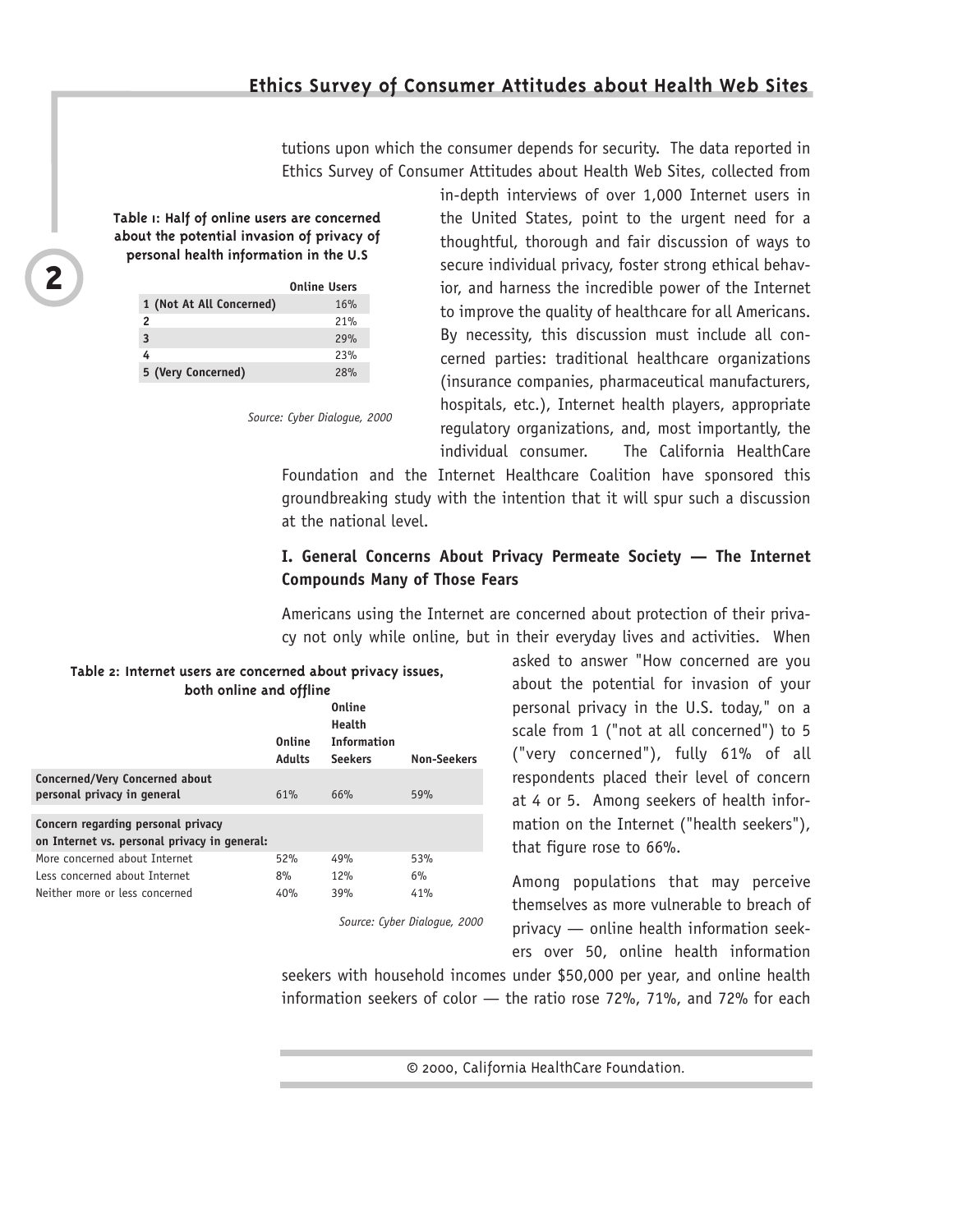# **Ethics Survey of Consumer Attitudes about Health Web Sites**

group respectively. These data show that the ongoing American debate about the scope and sanctity of our perceived right to privacy has extended into the Internet sphere. For example, Table 2 also shows the majority of respondents — 52% — are even more concerned about general invasion of privacy occurring via the Internet than through other means, with 49% of health seekers sharing that measure of concern. These numbers indicate unease about privacy even among individuals already comfortable using the Internet to access information and services for themselves and their families.

# **II. Half of Internet Users Concerned About Potential for Invasion of Privacy of Personal Health Information**

When asked specifically about preserving the privacy of health information in the United States (whether online or offline), the survey found similar rates of concern.

When questioned about particular types of breaches of privacy, the vast majority of respondents rated themselves "concerned" or "very concerned" about the following three issues (see Table 3).

## **III. Balancing Privacy and Personalization**

The current survey confirms earlier privacy studies conducted by Cyber Dialogue that have shown there is a range of personal information that individuals are willing to share with Internet sites, provided that information is:

- used to enhance the quality of their online experience, and
- not subject to unwarranted or undisclosed sharing or abuse

Comfort levels with revealing certain types of personal data as part of a site's registration process have grown as the Internet is used more widely. But, as Table 3 shows, disclosing personal health information





© 2000, California HealthCare Foundation.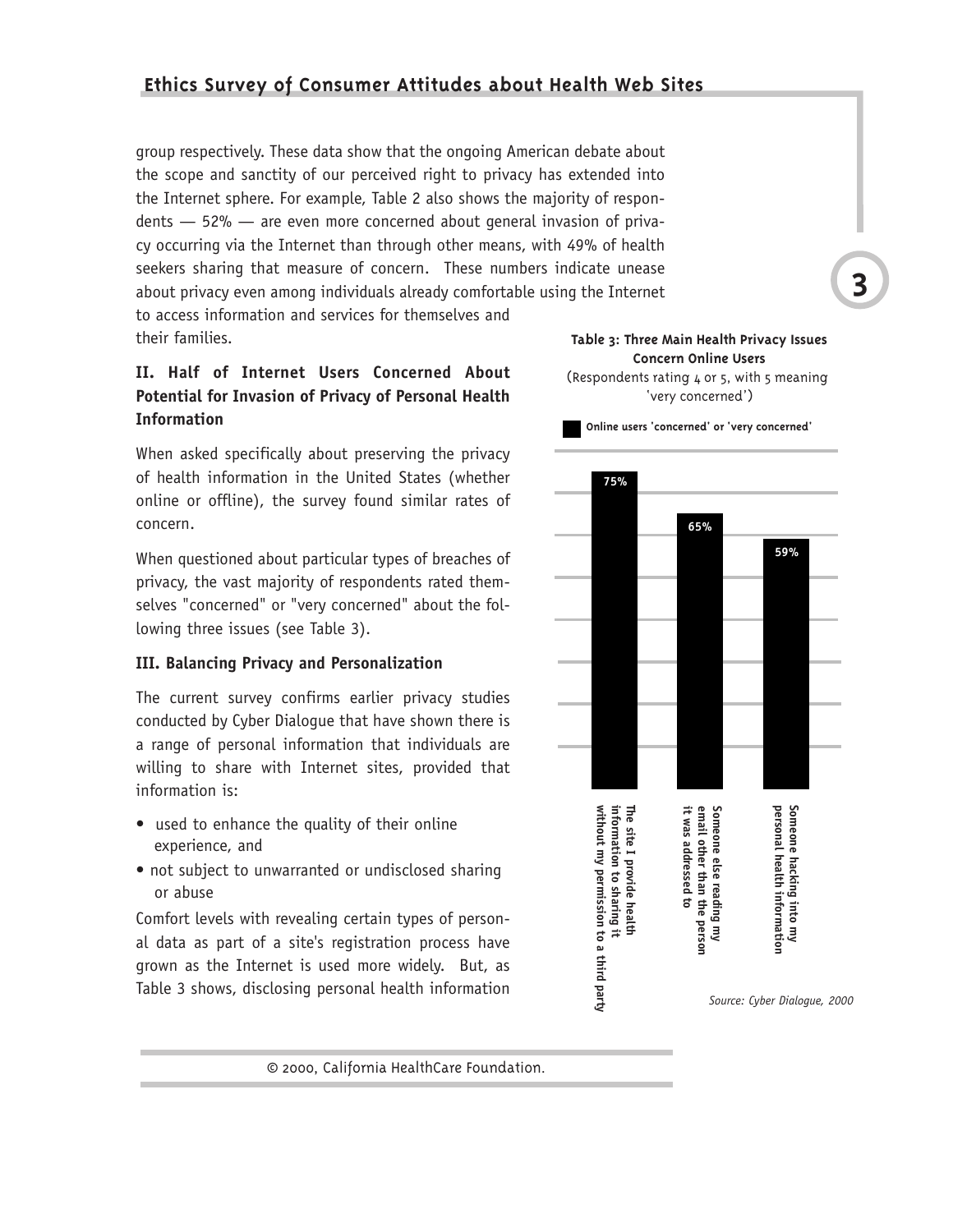still raises concerns, with just 18% of all respondents and 21% of health seekers willing to do so in return for a more personalized Web service. This figure compares with acceptance rates for disclosing email addresses, name, and gender, all of which reach well into the 80+% range. A person's favorite color (a fact sometimes used by Internet marketers to personalize banner advertisements to make them more attractive to individual users) is disclosed willingly by 72% of users; ethnicity by 66%, and address by 55%. Only credit card information is more closely guarded that health data: 10.5% of all respondents are willing to disclose their credit card numbers in exchange for personalized Web site service. This finding is consistent with previous Cyber Dialogue research from 1999 which found a similarly higher level of vigilance regarding credit card numbers as compared to other personal information:

|                       | The Internet Poses a Risk<br>to my Privacy | The Internet Poses a Risk to my<br><b>Credit Card Number</b> |
|-----------------------|--------------------------------------------|--------------------------------------------------------------|
| <b>Strongly Agree</b> | 9%                                         | 30%                                                          |
| Agree                 | 33%                                        | 38%                                                          |

*Source: Cyber Dialogue, 1999*

When the survey considered less sensitive information (such as products purchased online, or promotions to which a consumer responded), a majority of those surveyed were comfortable having these types of data points collected without their explicit consent. Opinion changes drastically, however, when users are asked whether it is acceptable for information gathered during the site registration process to be shared with other Web sites, companies or advertisers. For example, while 90% of those surveyed were willing to give their email address to a site, only 18% of respondents said it was acceptable for the site to share that information. Eighteen percent were willing to share health information to register, but just 3% were comfortable with that data being shared with a third party.

Interestingly, the tracking technology referred to as "cookies" (which places an electronic tag on an individual's Internet browser and tracks Web site visits) is well known, and seemingly well accepted by the vast majority of Internet users. Eighty-four percent of all Internet users (and 89% of health seekers) are aware of cookies, but only 4% of users set their browsers to reject all cookies automatically.

<sup>© 2000,</sup> California HealthCare Foundation.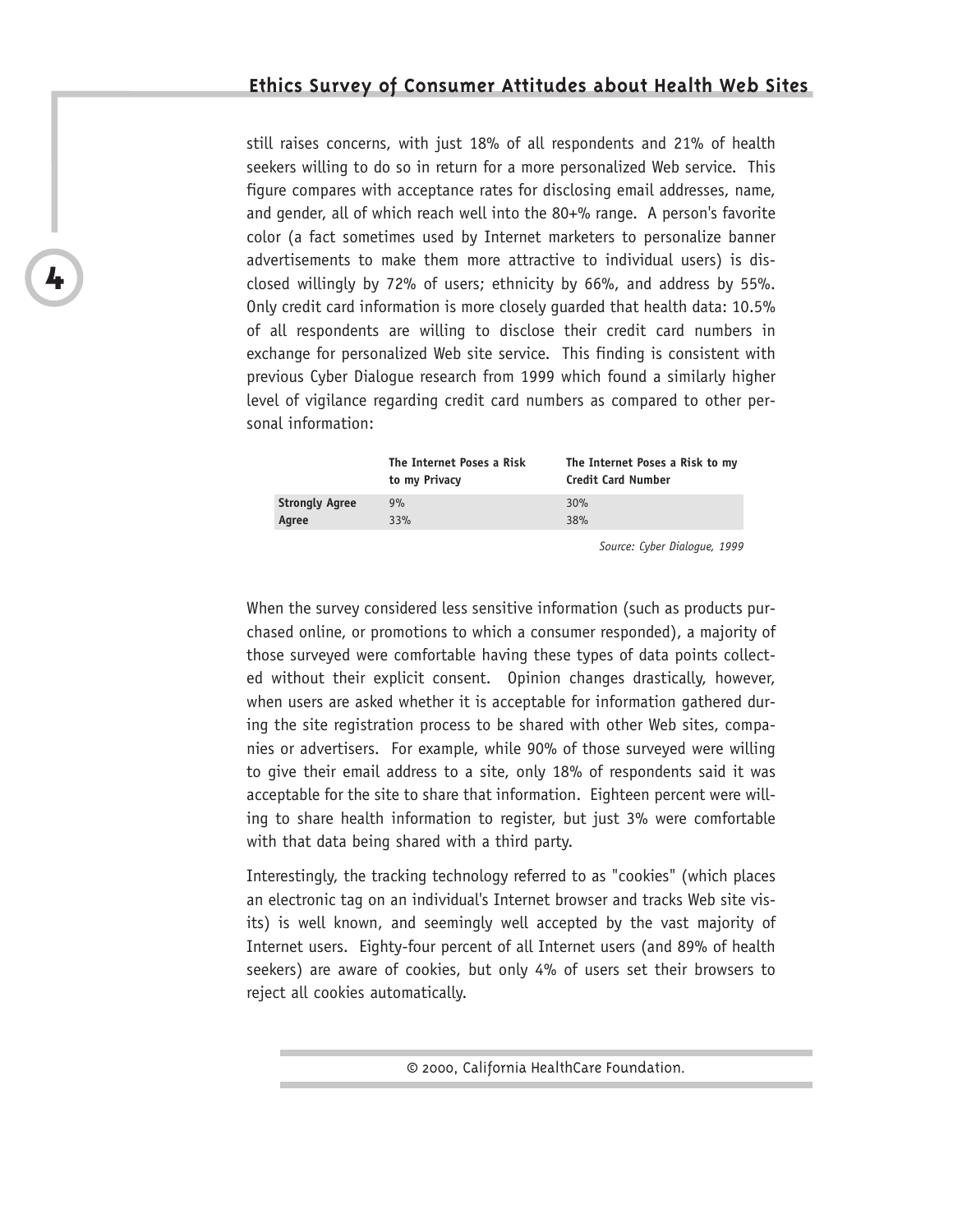**Table 4: "What information do you feel is okay for a Web site with which you have registered to also share with other Web sites, companies or advertisers?"**

|                                 | Info. Willing to provide site for more Info. OK for Web sites to share<br>personalized<br>service | with other sites, companies &<br>advertisers |
|---------------------------------|---------------------------------------------------------------------------------------------------|----------------------------------------------|
| <b>Email address</b>            | 90%                                                                                               | <b>18%</b>                                   |
| Gender                          | 87%                                                                                               | 27%                                          |
| <b>Name</b>                     | 82%                                                                                               | 15%                                          |
| <b>Favorite color</b>           | 72%                                                                                               | 22%                                          |
| <b>Ethnicity</b>                | 61%                                                                                               | <b>18%</b>                                   |
| <b>Address</b>                  | 55%                                                                                               | 8%                                           |
| <b>Employer</b>                 | 21%                                                                                               | 2%                                           |
| <b>Health information</b>       | 18%                                                                                               | 3%                                           |
| Credit card number              | 11%                                                                                               | 0%                                           |
| Promotions you<br>respond to    | 50%                                                                                               | 31%                                          |
| What Ads you click on 28%       |                                                                                                   | 48%                                          |
| Products you buy on<br>the site | 26%                                                                                               | 55%                                          |

*Source: Cyber Dialogue, 2000*





*Source: Cyber Dialogue 1996/9*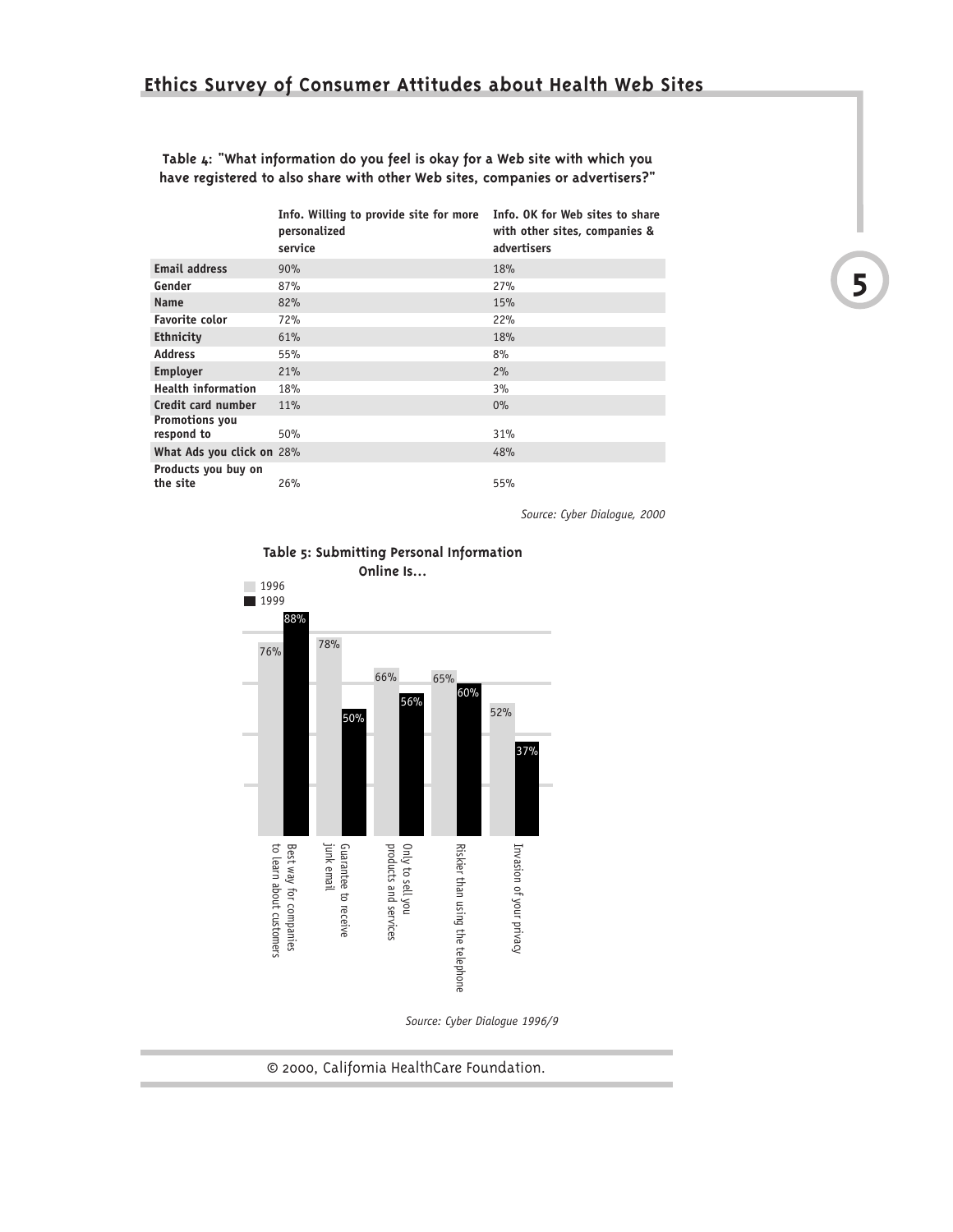Finally, among those Internet users who do not use the Internet to seek health information or services, "privacy/security concerns" are the second most inhibiting factor (with 17% citing such concerns), just below 'lack of need' for health information (34%). Eight percent cite concerns about the reliability of information as their primary inhibitor.

## **IV. Divergent Opinions About Specific Online Offerings**

**6**

The Internet has the potential to provide a multitude of services to the healthcare consumer, from the timesaving (online health insurance claims processing) to the life saving (access to vital health information from any emergency room around the world). When Internet users were asked about this range of possibilities, as well as the desirability and the potential risks of each, they responded with the most divergent opinions found in this survey:

|                                                                                                               | <b>Would Do</b> | WOULD NOT DO<br><b>Because of Concern</b> |
|---------------------------------------------------------------------------------------------------------------|-----------------|-------------------------------------------|
| Allow my doctors to have access to my personal<br>medical record online                                       | 42%             | 40%                                       |
| Access my personal medical record online                                                                      | 38%             | 40%                                       |
| Have password-protected Internet access to my medical<br>record in my doctor's office                         | 47%             | 33%                                       |
| Sign-up for or purchase health insurance online                                                               | 37%             | 27%                                       |
| Personalize a health information site by selecting<br>information to have updated whenever you visit the site | 37%             | 26%                                       |
| Purchase or refill prescription drugs online                                                                  | 45%             | 25%                                       |
| Seek advice online regarding a specific medical condition<br>from other online patients                       | 51%             | 18%                                       |
| Use a secure Web site                                                                                         | 48%             | 17%                                       |
| Register at a health-related Web site                                                                         | 43%             | 16%                                       |
| Participate in a health-related chat room                                                                     | 36%             | 15%                                       |
| Purchase a health product other than a prescription                                                           | 53%             | 12%                                       |
| Access the latest disease-specific research or news                                                           | 56%             | 3%                                        |

*Source: Cyber Dialogue. 2000*

**Would Not Do**

In short, the very aspects of Internet-driven healthcare that hold the most promise for improving care delivery are the same aspects that raise the most concern among the public. Online medical record keeping, even if access is restricted to an individual and his or her physician, is perceived as the great-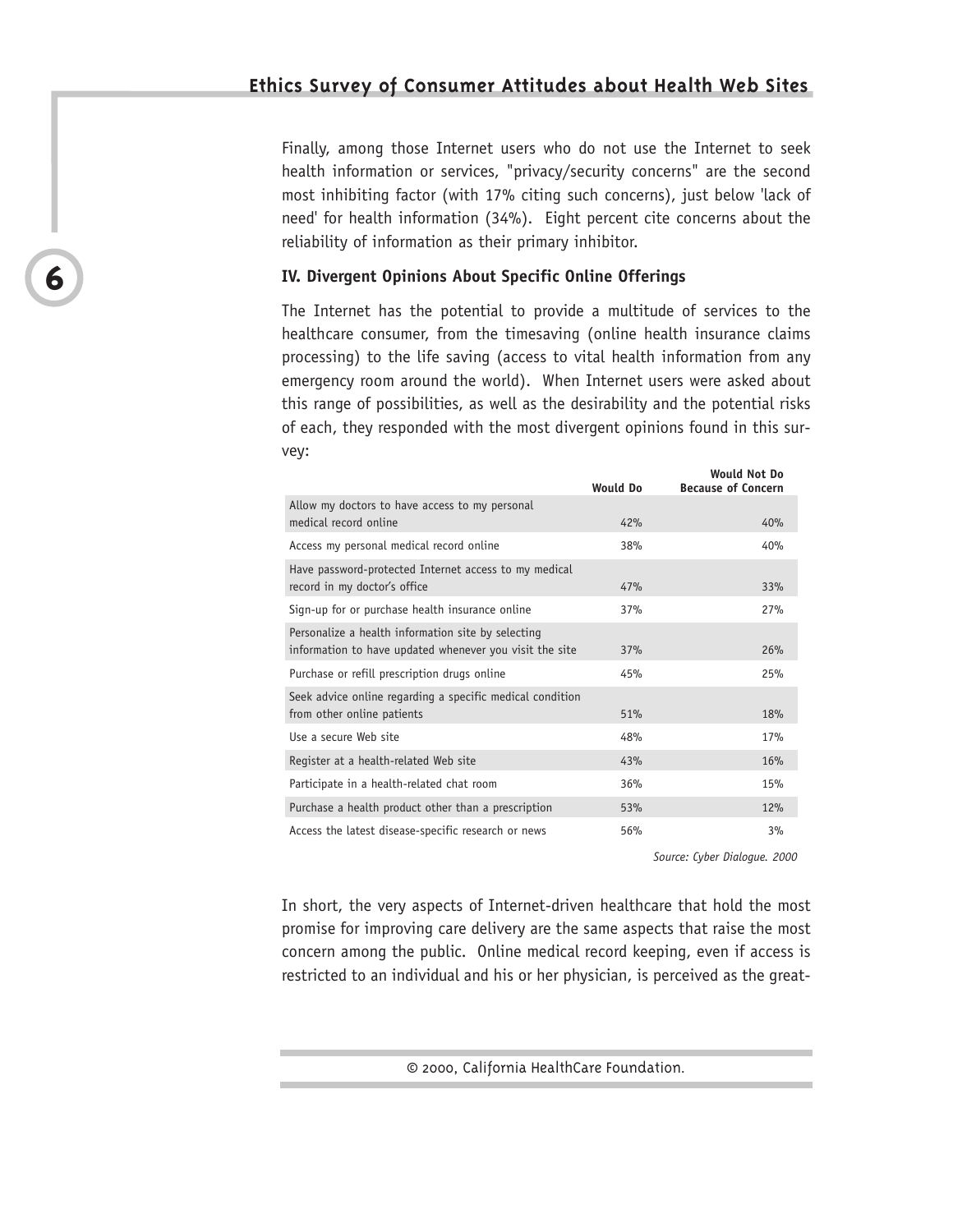est threat to individual privacy, a fact that will resonate among the many Internet healthcare players planning to offer such services.

Online health seekers are also concerned that insurers could use private personal health data to limit or affect their insurance coverage, or that employers could use such information to limit job opportunities. In fact, many Internet users fear that the mere act of searching for general health-related information online may bring repercussions from insurers and employers.

## **V. Drivers of Increased Trust and Positive Opinion Change**

Online users' fears about making personal health information available via the Internet can be assuaged, however. The survey found several measures that, if implemented, could have a distinctly positive impact on user's desire to release personal health information online. They include physician recommendation, published privacy statements pledging not to share information with advertisers, marketers and other sites, and individual control over the distribution of information (see Table 7).

**Table 6: Online health seekers are concerned about health information they provide online being used by insurers to affect coverage and by employers to affect job opportunities** (Respondents rating 4 or 5, with 5 meaning 'very concerned')

#### **Online health-seekers**

**My health insurer using health information I provide online to a Web site to limit or affect my coverage**

**70%**

**My employer using health information I provide online to a Web site to limit my job opportunities or job status**



**My health insurer knowing about my healthrelated activities online**



**My employer knowing about my healthrelated activities online 50%**



*Source: Cyber Dialogue, 2000*

ш

#### **Table 7: Positive drivers of willingness to submit information online** Online users

| Is recommended by your doctor                 | 80%        |
|-----------------------------------------------|------------|
| Has published a privacy policy statement that |            |
| claims information you submit will not be     |            |
| shared with advertisers                       | 79%        |
| Gives you the opportunity to see who has      |            |
| access to your profile                        | 78%        |
| Allows you to make choices about the use      |            |
| of your information                           | 78%        |
| Has published a privacy policy that claims    |            |
| information you submit will not be shared     |            |
| with other sites or marketing partners        | <b>78%</b> |
|                                               |            |

*Source: Cyber Dialogue, 2000*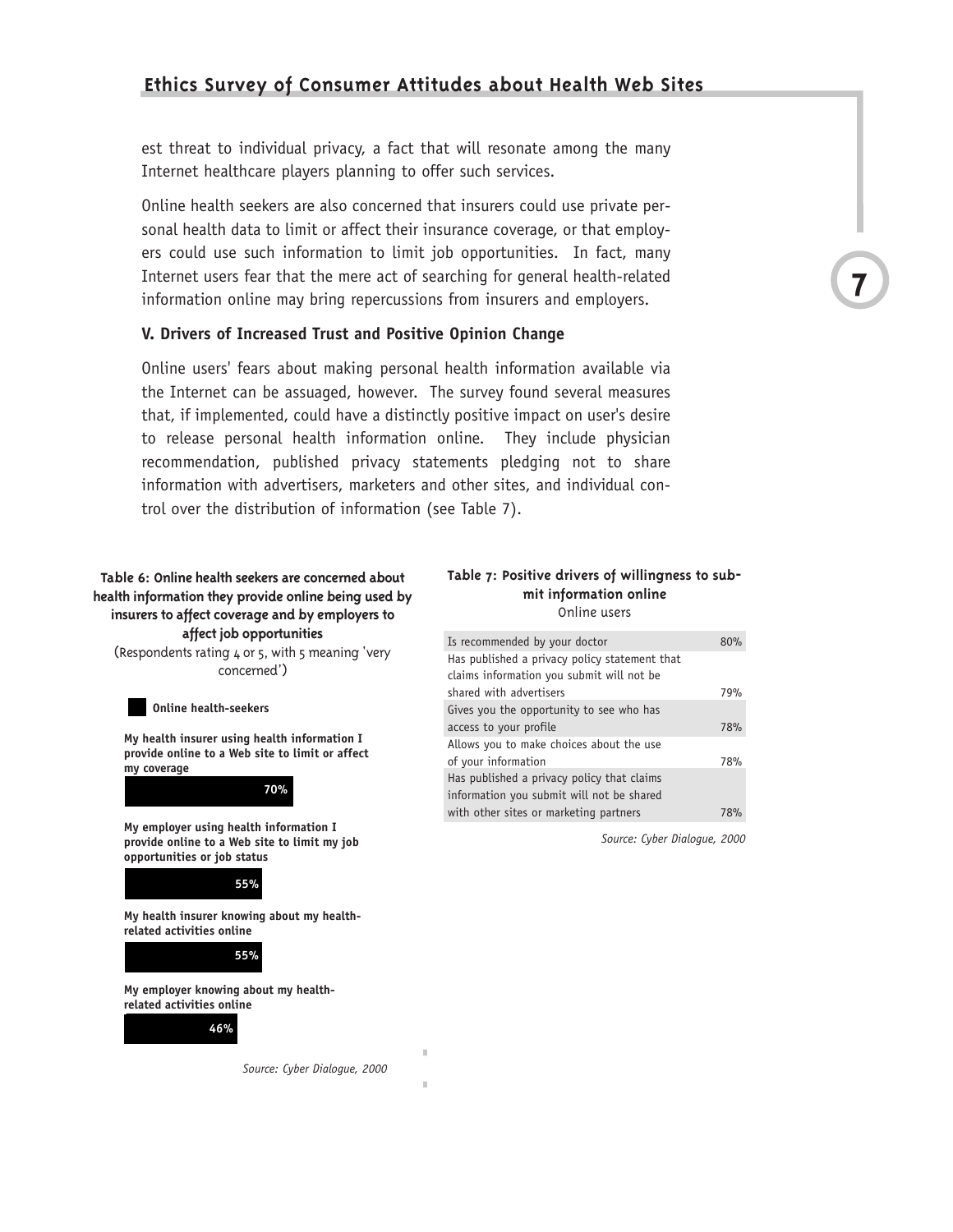(These factors are, not surprisingly, similar to those that influence a person's likelihood to trust any given site's content. Research conducted by

## **Table 8: Negative influencers of willingness to share health information online**



Source: Cyber Dialogue, 2000

## **Table 9: Characteristics with no impact on willingness to submit health information online** Online users

| Has seal of approval from trade group               |     |
|-----------------------------------------------------|-----|
| such as HON or TRUSTe                               | 53% |
| Is sponsored by a non-profit organization           | 52% |
| Is sponsored by patient groups                      | 50% |
| Is free of banner advertisements                    | 50% |
| Is sponsored by a library or medical librarians 49% |     |

Source: Cyber Dialogue, 2000

Cyber Dialogue in 1999 found that a doctor's recommendation of a particular health site's content led 74% of online health users to trust the information they found there.)

Conversely, there are a number of variables that can have a negative influence on consumers' willingness; most significantly, linkages that share information with a site's advertisers and marketing partners (see Table 8).

Finally, several factors, including:

- seals of approval from Internet trade groups such as HON and TRUSTe
- sponsorship by non-profit organizations
- presence of banner advertisements

have no impact — positive or negative — among the majority of respondents. The lack of influence of seemingly disparate factors may point to an increasingly sophisticated ability among online users to discern fact from hype. One fact is perfectly clear: Internet users respond favorably to clear, meaningful policies that protect the privacy of personal information. Privacy policies, with proper implementation and strict quality assurance, have the potential to allay consumer fears to a significant degree. Once such policies are developed, though, the public must be made more aware of their existence. Currently, only 14% of online health seekers 'always' read sites' privacy and ethics statements; 21% read them 'often', 36% read them 'sometimes'. Fully 29% 'rarely' or 'never' review the policies at all.

© 2000, California HealthCare Foundation.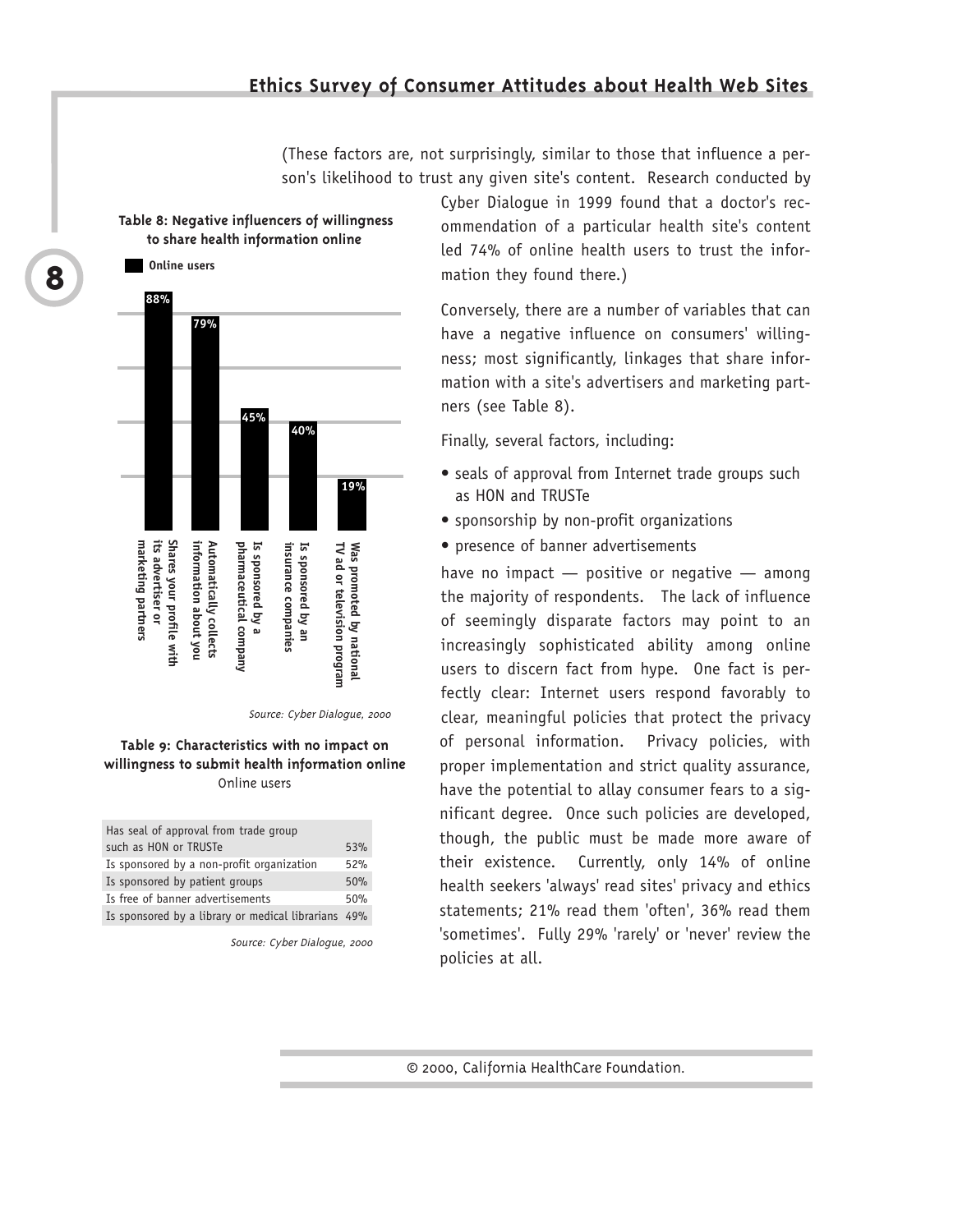# **Ethics Survey of Consumer Attitudes about Health Web Sites**

**Table 10: "As Far As You Know, Are There Current State or Federal Laws That Protect the Privacy and Confidentiality of Personal Medical Information on the Internet?" 88%** Among All Online Users



Source: Cyber Dialogue, 2000

**9**

## **Table 11: "Who Do You Think Should Be Responsible for Regulating Health Sites and the Way They Use Information Obtained from Visitors?"** Online users

| Government                        | 35% |
|-----------------------------------|-----|
| <b>Industry Associations</b>      | 20% |
| <b>Other</b>                      | 6%  |
| Web sites should not be regulated | 8%  |
| Don't know                        | 30% |

Source: Cyber Dialogue, 2000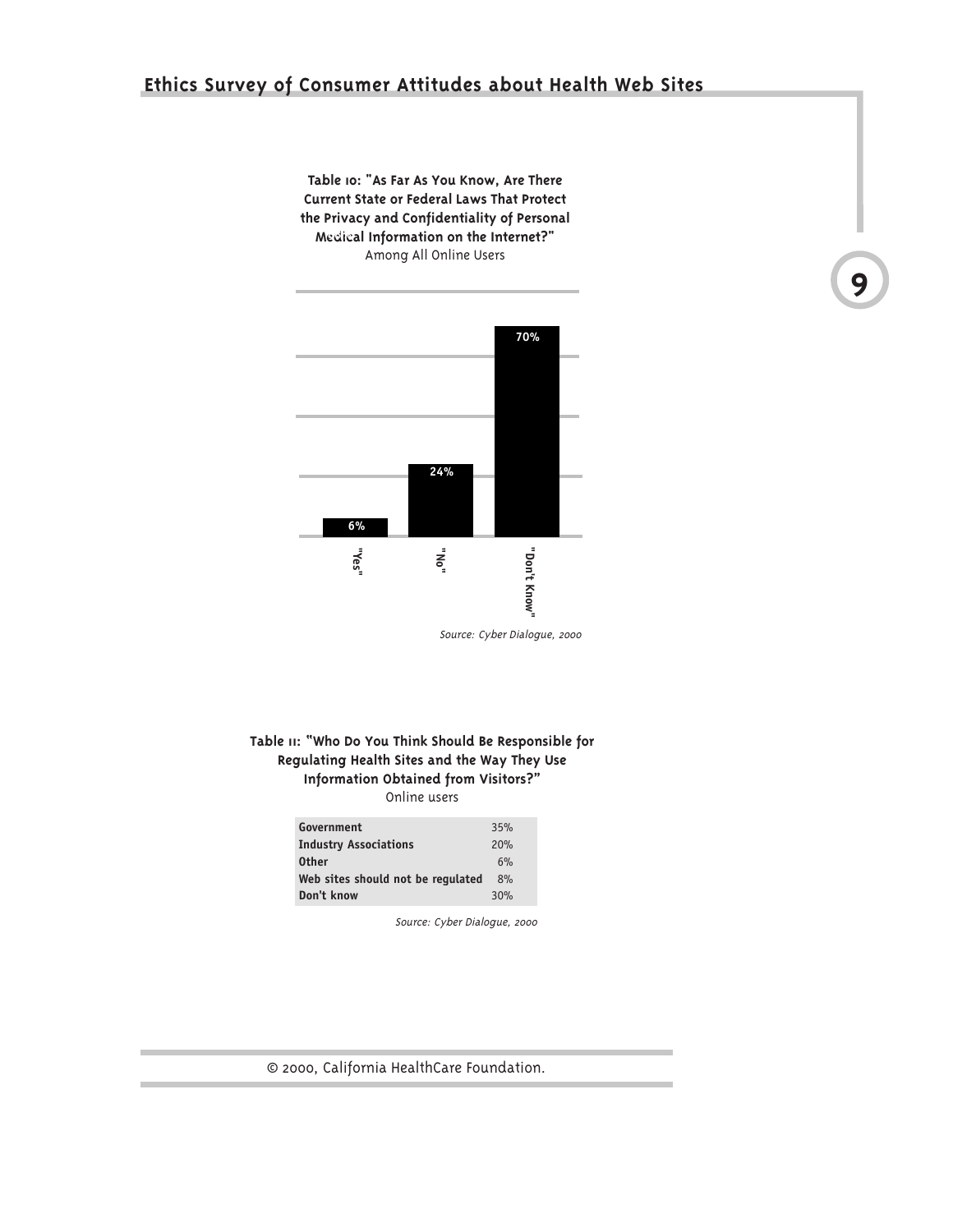## **VI. Who Is Minding the Store? Who Should?**

**10**

Despite the firmly held convictions of the majority of American Internet users about the importance of privacy, there is a paradoxical lack of understanding as to whether Internet privacy is protected (if at all), how it should be regulated (if at all), and who should be responsible for any oversight. When asked which types of sites are currently most trusted to keep personal health information private and secure, online health users cited institutes (such as the NIH or CDC) and medical associations (such as the AMA) highest, and Web portals and online drugstores lowest.

### **Table 12: "What is your level of trust that the site will keep your personal information private?"**

(Respondents rating site 4 or 5, with 5 meaning 'high level of trust')

|                                                      | <b>Online Health Seekers</b> |
|------------------------------------------------------|------------------------------|
| Institutes (NIH, etc.)                               | 44%                          |
| Medical Associations (AMA, etc.)                     | 42%                          |
| Hospitals (Mayo Clinic, etc.)                        | 41%                          |
| Disease specific sites                               | 32%                          |
| Medical-focused sites                                | 32%                          |
| Not-for-profit groups                                | 30%                          |
| Patient-run sites                                    | 24%                          |
| Health sections of major media sites (CNN, etc.) 20% |                              |
| Online communities (iVillage, etc.)                  | 14%                          |
| Pharmaceutical companies or products                 | 14%                          |
| Portals (Yahoo, etc.)                                | 14%                          |
| Online drugstores                                    | 12%                          |

*Source: Cyber Dialogue. 2000*

Most significant about this finding is the fact that not one single type of site was trusted by a majority of respondents.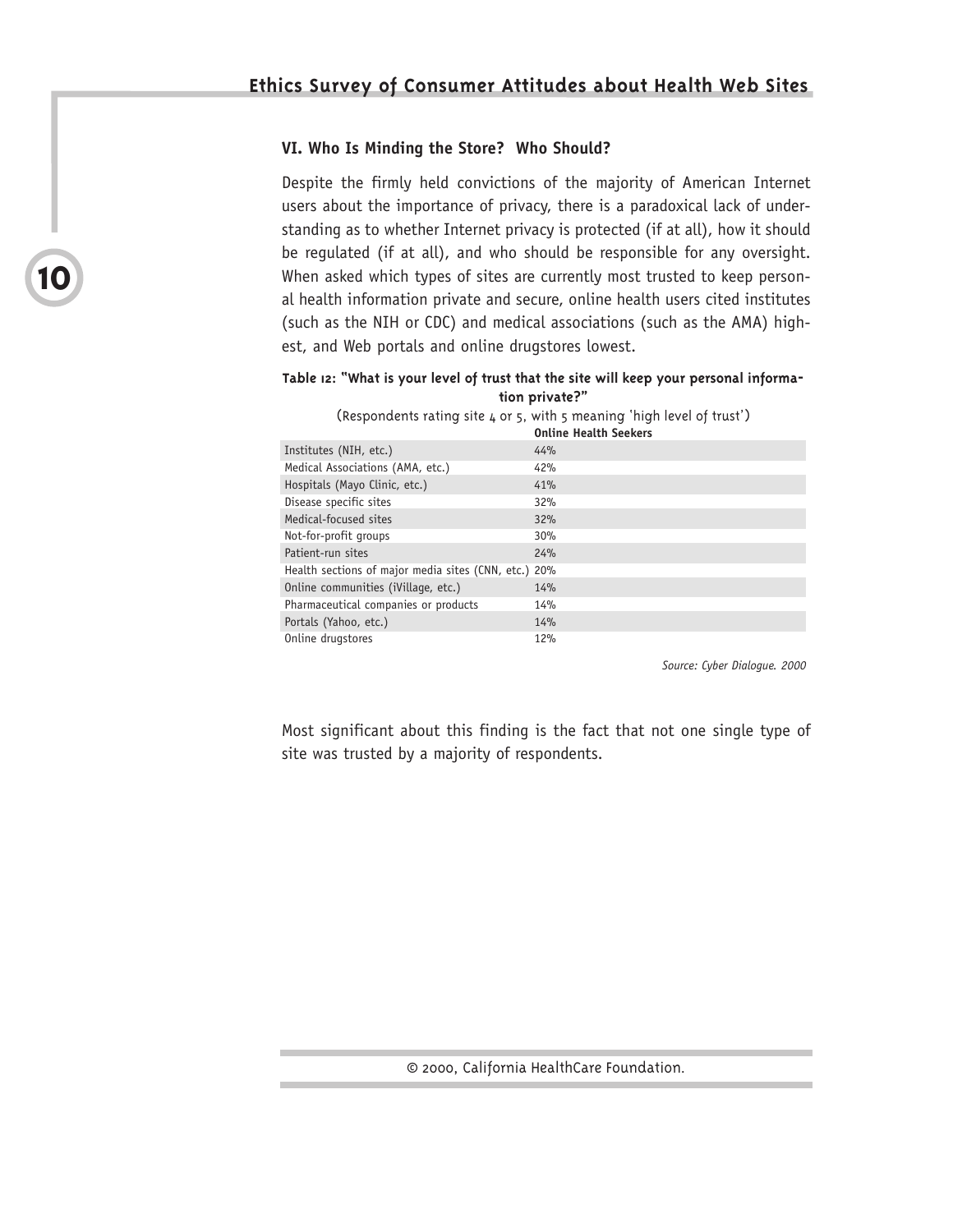# **CONCLUSION**

As is true with many studies of technological change, especially those fraught with significant personal implications for the average citizen, this survey perhaps raises more questions than it answers. Indeed, that was its intent. Nonetheless, certain findings of Ethics Survey of Consumer Attitudes about Health Web Sites are definitive and incontrovertible:

 The American Internet user is confused and concerned about online health privacy in equal measure.

 Safeguards for the privacy Americans expect (and indeed treasure) must be developed, but they first must be proposed and discussed in forums that include all stakeholders in the new Internet healthcare arena.

 Any steps taken in this new medium must be as innovative as the medium itself.